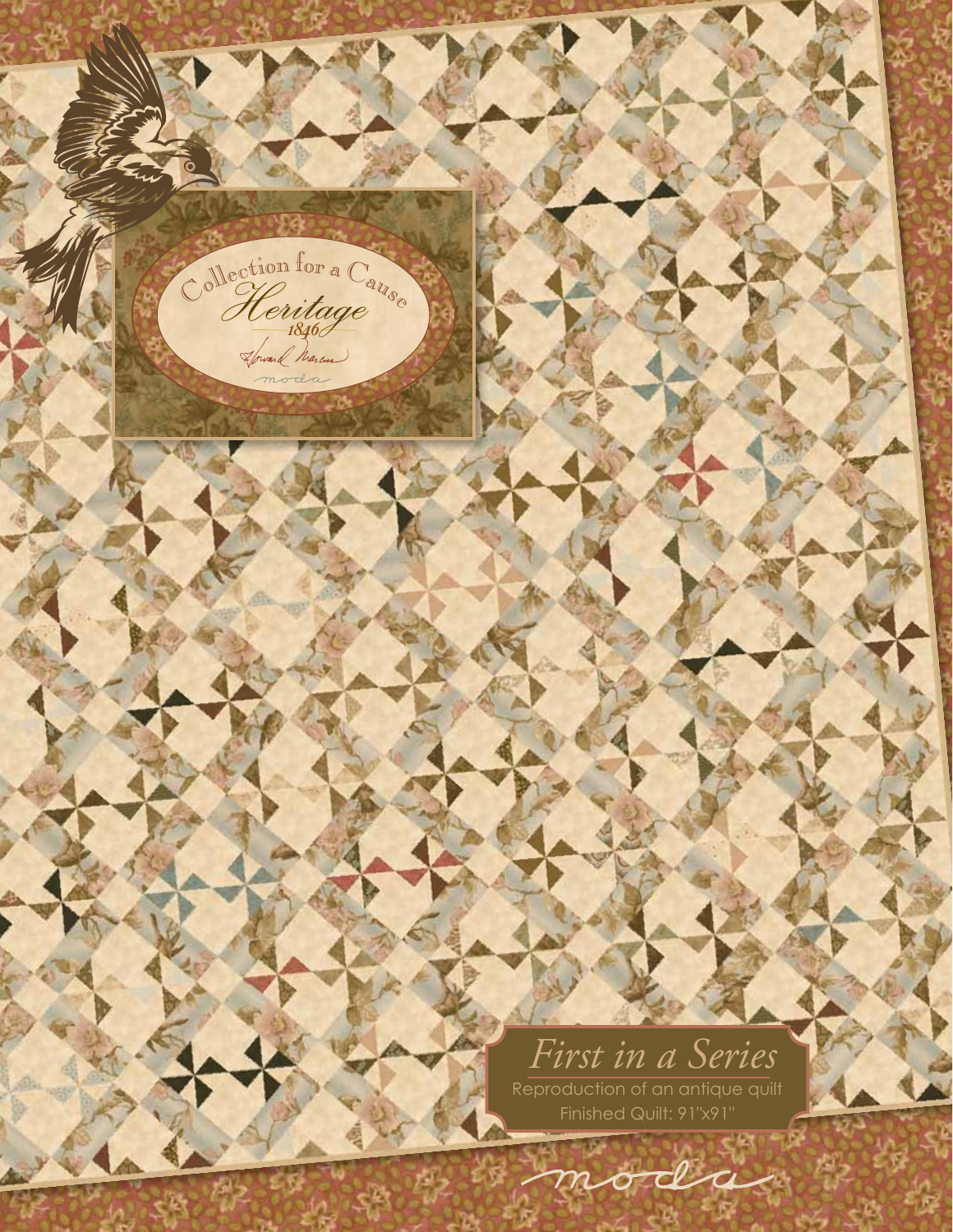### Finished Quilt: 91"x91"

### Quilters Basics

*Read instructions before beginning a project. All instructions include a ¼" seam allowance. Press as you go. Press seams in one direction.*<br> *Press as you go. Press seams in one direction.* 

## *Construction*

 *Half square triangles are used to make the pinwheel blocks. For ease of piecing, we suggest using triangle papers on a roll (2" finished) to make half square triangle units. Make 24 half square triangles from each of the 6 medium light, 6 medium, 6 medium dark and 6 dark pinwheel prints. Note: Stay stitching outside edge of quilt top will prevent distortion of the bias edges of triangles.* 

1 Pin a **Pinwheel Print** 1–7"x 18" strip and a **Background** 1–7"x 18" strip right sides together. Then pin triangle paper to matched pair. Stitch on dotted lines and cut on solid lines to make 24 half square triangle units.

2 Repeat with each of the 24 pinwheel prints to make 576 half square triangles.<br>Keep the medium light prints together, medium prints together, medium dark prints together and dark pinwheel prints together. (144 of each)

2" Finished Triangle Paper



Half square triangles. Make 24 from each of the 24 pinwheel prints. 576 total.  $2\frac{1}{2}x^2x^2$  with seams.

Stitch on dotted line and cut on solid lines to make 24 half square triangle units from each of the 24 pinwheel prints.

background

Referring to the chart on next page, combine 4 half square triangles to make a pinwheel block. Make 132 pinwheel blocks.



Join 2 pinwheel blocks and 2–4½"x 4½" background squares. Press away from the pinwheel block. Make 60 Main Blocks. Blocks should measure 8½"x 8½" with seams.



*Cutting*

### **Bird print:**

Cut 12–8½"x WOF strips set aside 5 for strip piecing then cut 84–8½"x 3¼" sashing strips

Heritage *<sup>1846</sup>*

### **Pinwheel Prints:**

from EACH of the 24 prints: Cut 1–7"x 22" strip trim to –7"x 18" for paper pieced half square triangle blocks From remaining fabric cut: 1–2⅞"x 2⅞ square cut once diagonally for Side B pinwheels blocks

### **Background Fabric:**

*Following this order:*

Cut 12–7"x WOF strips subcut 24–7"x 18" strips for paper pieced half square triangles blocks

- Cut 15–4½"x WOF strips Subcut 132–4½"x 4½ squares for main blocks
- Cut 1–7"x WOF strip Subcut 6-7"x 7" squares cut twice diagonally for Side A setting triangles

Cut 1–2⅞"x WOF strip Subcut 12–2⅞"x 2⅞ squares cut once diagonally for Side B pinwheels

- Cut 5–3¼"x WOF strips for strip piecing
- Cut 1–5"x WOF strip Subcut 5–5"x 5" squares cut twice diagonally for side sashing triangles

Cut 1–3"x WOF strip Subcut 2–3"x 3" squares cut once diagonally for corner setting triangles

**Binding:** Cut 9–2½"x WOF strips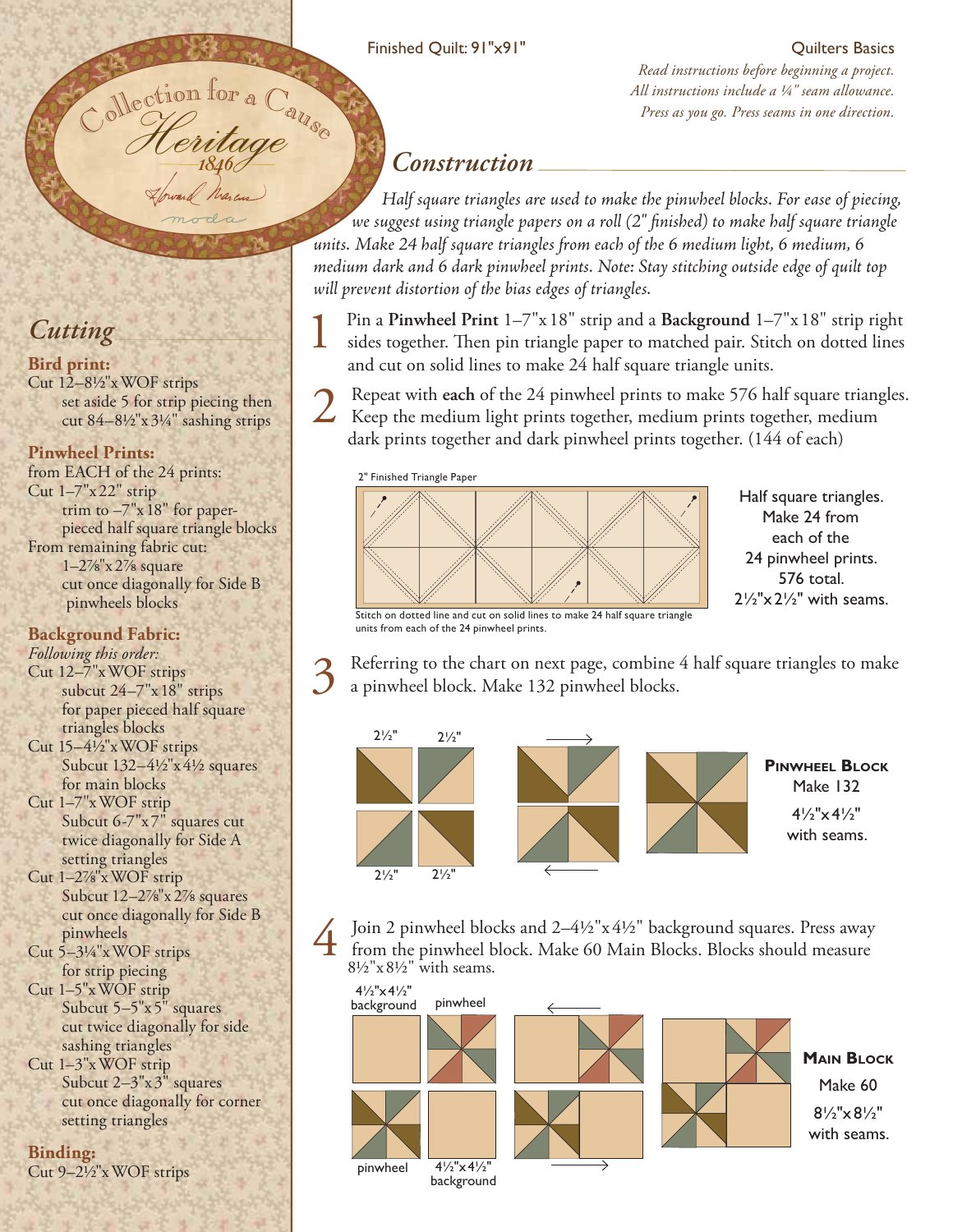